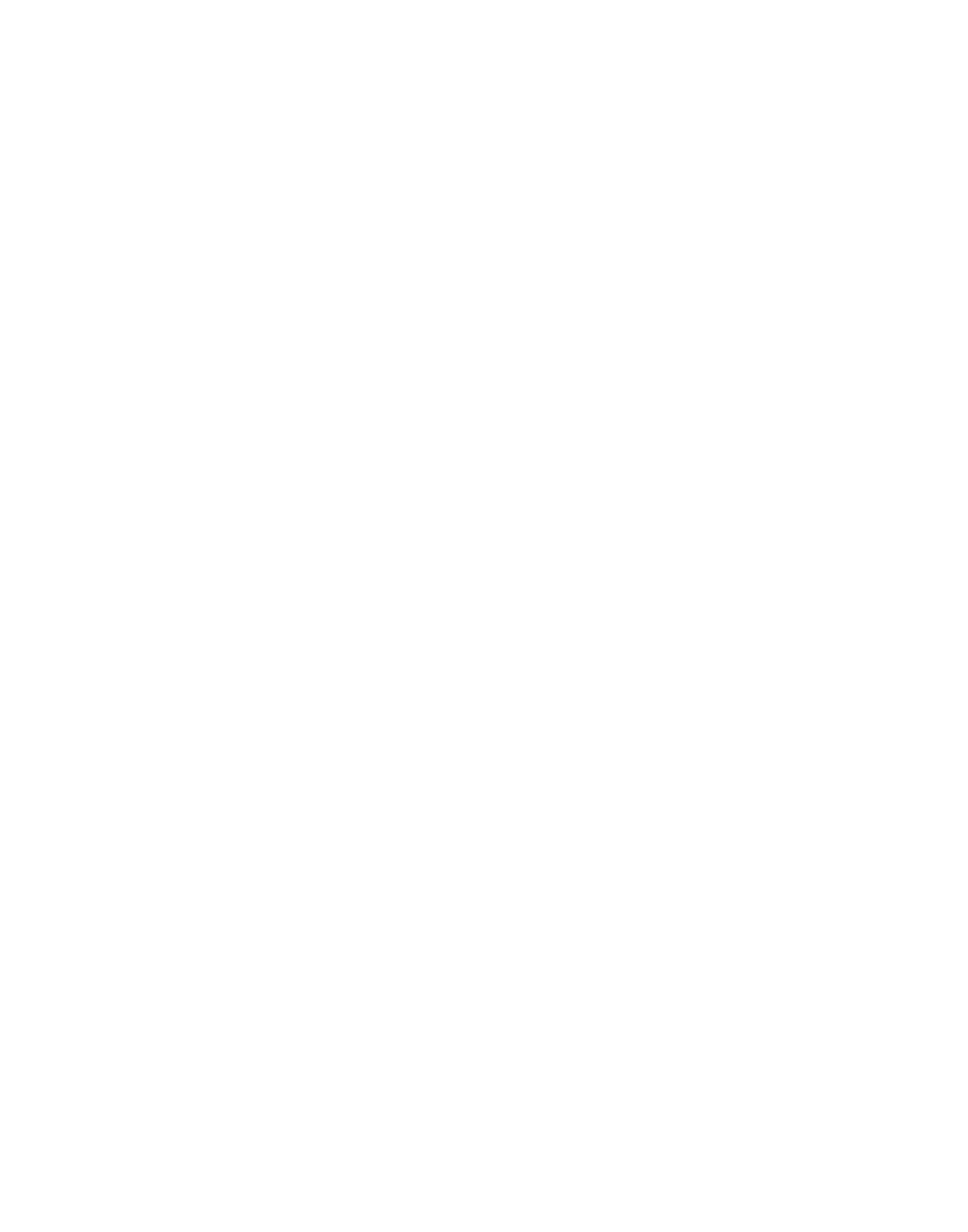- a. With the changes to the Woodbury.edu email, I will need everyone to update their emails with me
- b. I have ordered a stop clock as requested from previous semesters to help assembly meetings go smoother, and so we can make sure we all get out of these meetings on time, please feel free to contact me with ideas for more projects
- c. Last, but not least we have hired senators, interns and project managers for the fall 2017 semester. However, we still need senators for school of business, and COLA so please reach out to any students you think may be interested in the position and have them apply through our website. Thank you
- 3. Bennet Cariaga, VP of Finance bennet.cariaga@woodbury.edu

- a. The final anticipated number of undergraduate students stands at 953. With that being said, the \$100 ASWU fee collected has been disbursed to the various ASWU accounts accordingly. You can find more about the breakdown of the fee in the ASWU Constitution, under Article IV, Section B.
- b. OAC
	- i. A total of 15 orgs were in attendance, with all 48 events being approved for this semester. The total for all events amounts to a little over \$14,000, with an average amount of \$310 per event. Transfers will be submitted within the next 5 business days.
	- ii. Thank you for participating in OAC this semester. I will continue to take steps in making the process easier and efficient for the spring semester.
- 4. Marta Huo, VP of Student Orgs marta.huo@woodbury.edu
	- a. Hi everyone, thank you all for coming to OAC yesterday. We do have a lot of events this semester so please keep in mind to have all paperworks such as FREA and flyers done at least two weeks in advance. We do also have spirit week coming up in October from the 11-13th. We will be collaborating with CAB to lead up to their atmosphere event. I will provide more information as details are finalized.
- 5. Adam Ramirez, VP of Marketing adam.ramirez@woodbury.edu
	- a. So remember when submitting your FREA for your event to Sarah, please also attach a pdf of your Flyer and CC me at my woodbury email that is provided in the agenda. She will then email you back and I will be CC'd so I know your event has been approved. Just remember that Sarah's new digital stamp has her initials, time and date of approval, So make sure it is submitted 2 weeks in advance to avoid the \$25 penalty fee.
	- b. Remember, for your OAC events, the 'cosponsored by ASWU' stamp that goes on your flyer has to be sized according to your flyer size. The templates for the 4 different flyer sizes can be found at aswu.woodbury.edu under the DOCS & SURVEYS tab, then under the OTHER tab.
	- c. As of now, all your OAC events have been posted on our calendar on the ASWU website. You will also find on the bulletin board outside of Woody's, a flyer that has all OAC funded events for the month of September, for all students to see.
	- d. Michelle is working on getting all organizations to have an organization email. As well as ASWU Eboard, we will all be using our @woodbury.edu emails, which you can find in the agenda for today, as well as on our website under the WHO WE ARE tab
- 6. Autumn Davis, VP of Student Life autumn.davis@woodbury.edu
	- a. The Freshman PPDV students will be visiting us on 9/25. Because of this, assembly that day will take place in the Fletcher Jones Auditorium. We are also asking all organizations to participate in an ASWU org fair during that meeting. Please bring tabling things, signup sheets, etc. for that. The meeting will be split between Org. Fair and Assembly. I will be sending an email with the itinerary to all orgs. Thank you!
	- b. Thanks for collabing on Winter Fest for OAC! We have 11 orgs participating, and we look forward to seeing you all there!
	- c. Atmosphere theme is Masquerade. More updates as time goes on!
	- d. CAB is looking for interns. Email me if interested in applying. My email is in the agenda. You can also text me. 314.805.0762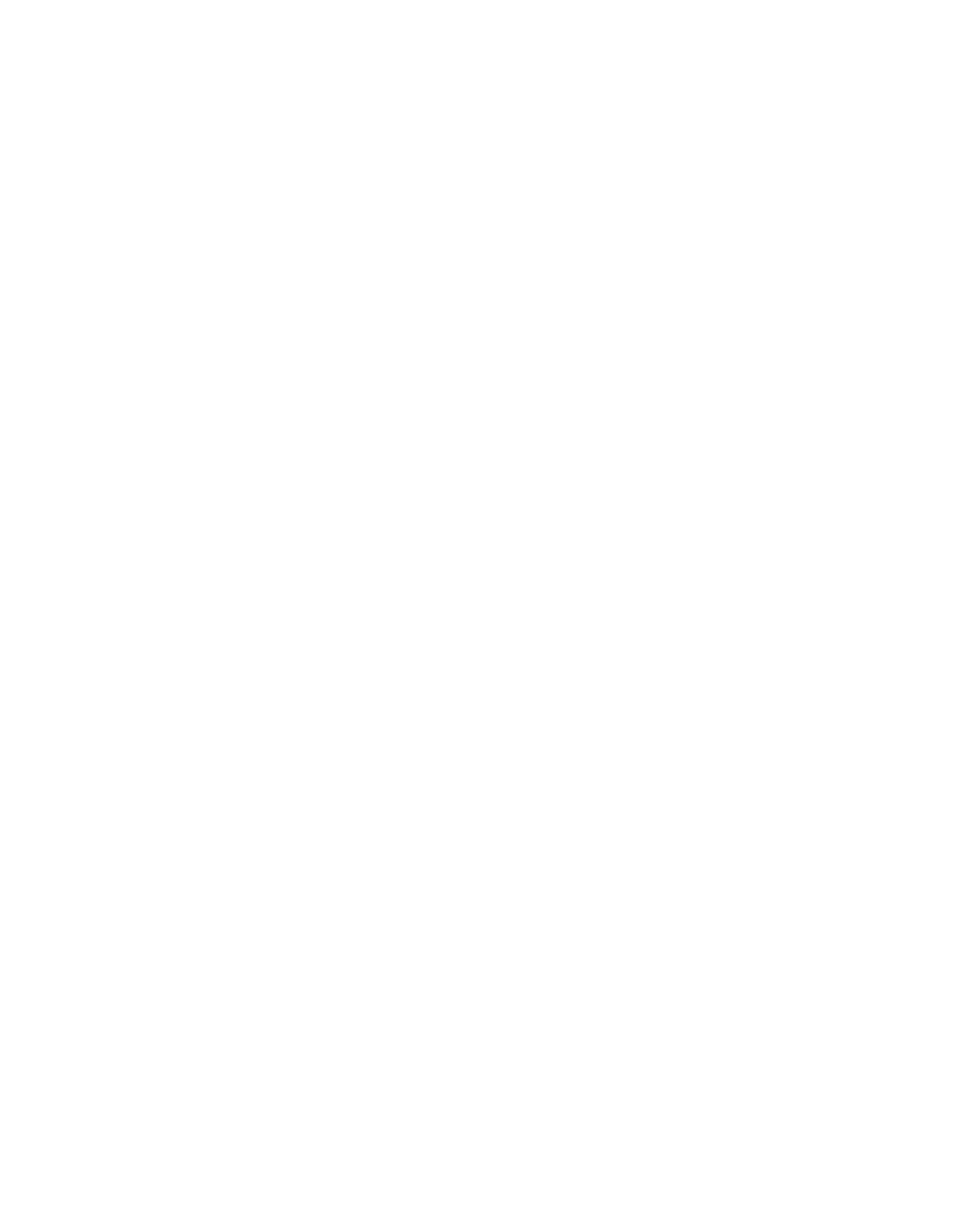## 1. Mauro Diaz mauro.diaz@woodbury.edu

- a. Woodys cafe is supposed to be open 24 hours
	- i. Mauro has been doing an unconventional survey to see how many people are aware of Woody's being open 24 hours
		- 1. Latest group Mauro has seen was until 1 a.m.
		- 2. Mauro has had it opened recently for 24 hours as a cooling stations for south hall residents
	- ii. Mauro is working on having woody's DINING AREA open 24 hours
		- 1. Entrance closest to cabrini will be unlocked
		- 2. In theory, it was supposed to be open all the time, Mauro has not found documentation of this, so he is working on making this official
			- a. Security had recently only opened 1 door, leading students to assume all doors are locked
		- 3. Mauro will see to it that security opens all doors
			- a. Additional security patrols will be implemented
	- iii. If this is the case, it would be a study space, not meant for people to be loud in
	- iv. Furniture was suggested by IIDA, however, this is expensive to fund.
		- 1. They also suggested using Woodshop, although Woodshop is not accepting projects this semester, they would not be able to make furniture for the dining hall.
	- v. Mauro is looking into finding a place for commuter students to be able to be at, attempting a "student lounge" area.
- b. All are aware of the fire
	- i. Woodbury was never asked to prepare, or to evacuate
		- 1. City safety did their best to keep the fire in control and made sure the fire did not pass cabrini
		- 2. We've lost power 3 times this year
			- a. Not solely Woodbury was effected by the outages.
	- ii. There have been meetings within Woodbury faculty to prepare for disasters that may occur
	- iii. Wild life, do not touch these animals
		- 1. There have been students that have been stopped from petting a raccoon
		- 2. Deer, squirrel, other wildlife will be more present because their home is lost
		- 3. Stay away from these animals, call security, do not pet, touch or feed these animals
		- 4. Let your fellow peers know not to be near these
	- iv. Creating protocols for fires, mudslides, and any other disasters that may happen
		- 1. Please relay this message to other students

## 12:45PM - 1:15PM Guest Speaker: Dr. David Steele-Figueredo, University President

- 1. University Cost Structure
	- a. We were projecting a loss to the structure by-3 million dollars, but we broke even rather than being at a loss.
	- b. We reduced the cost by about 6 million
	- c. Biggest cost reduction was replacing full time, with part time faculty. They are less expensive
		- i. Still trying to maintain a good academic quality
	- d. Had cuts across the board in just about every area
	- e. We may have cut too much
		- i. Will restore some positions, including student affairs
- 2. Enrollment
	- a. Based budget on 1150
		- i. Good news, we came in at 1160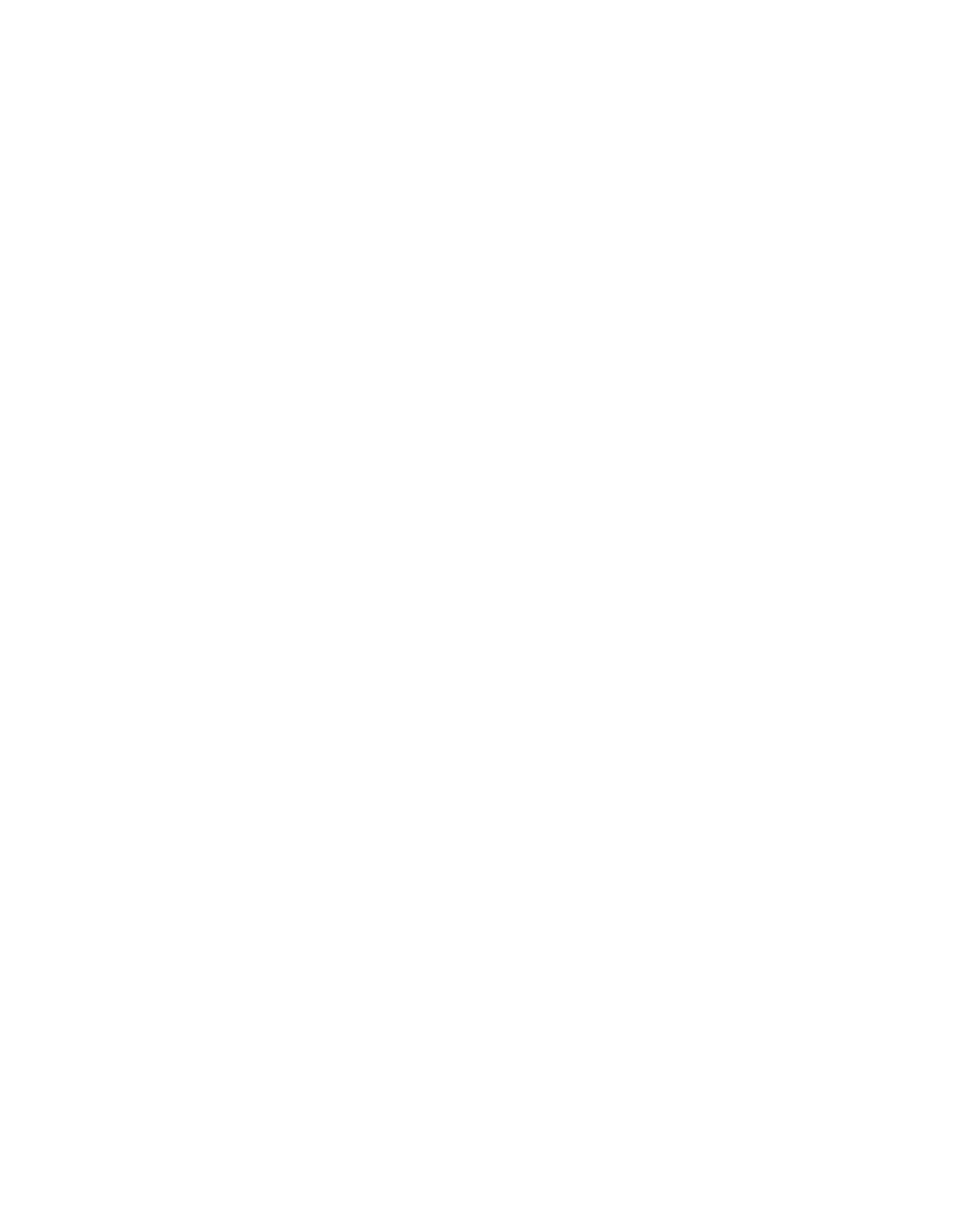- b. Pool analogy
	- i. Pool of students, students exiting, students entering, students returning, and students dropping
	- ii. We are to the point where we are stabilized
	- iii. Biggest problem was reduction in international students
		- 1. Suspect that political environment affected and will continue to affect enrollment
		- 2. Putting full court press to continue international recruitment a. Will be recruiting more students from China and India
		- 3. Have full time workers that work on international recruitment
	- iv. Number of graduates peaked in 2010
		- 1. Now have a smaller amount of students to compete for recruitment
		- 2. Spending more money, finding less students
- 3. Donation
	- a. President donated 30,000 to ASWU account
		- i. Meaning we have more funding for OAC
		- ii. Breakdown of that \$30,000 Donation is as follows
			- 1. 50% Fall 2017 & 50% Spring 2018
			- 2. 50% will then go to Organization Allocation Committee
			- 3. 25% will then go to Campus Activities Board
			- 4. 25% will then go to Campus Life Enhancement
- 4. Comment/Questions/Concerns
	- a. Recognition event for Bill Thomas
		- i. Postponed to February
		- ii. Bill was not available in August
		- iii. Event is still happening
	- b. Delta Sigma Phi reached out to President offering any help that they can give towards Bill Thomas
		- i. Bill Thomas is the 2nd longest serving members of the Board of Trustees
	- c. IIDA suggested public transportation for Woodbury, and advertised
		- i. Bus stops are very expensive
		- ii. Constantly trying to determine what to do with marketing money
			- 1. Went from 5,000 a month to 10,000 a month in marketing
			- 2. New students coming in do not respond to emails, or social media
			- 3. They spend most of their time online comparing websites, which is why the website has had the most attention for advertising budgets
				- a. Making websites most available for students on handhelds (tablets, cell phones, etc.)
					- b. 60-65% students hear about woodbury online
		- iii.  $$7-8$  thousand dollars a year, this does not include advertising on the bus solely for bus stop advertising
	- d. AIAS- bus system comment
		- i. Look into getting student bus passes for commuters
		- ii. Alex- the system that was mentioned selects the schools they give passes too
			- 1. There is also a cost for the university
			- 2. Students get discount for pass, but university has to pay for this to be implemented
			- 3. This is something that is offered more so to bigger universities, we are looking at other options
	- e. IPA- advertisement comment
		- i. Are online advertisements online in other countries?
		- ii. Answer- no, there is one advertisement in Europe
		- iii. Woodbury is expensive compared to free schools in other countries
		- iv. Looking into advertising in China and India but it is expensive to have these advertisements